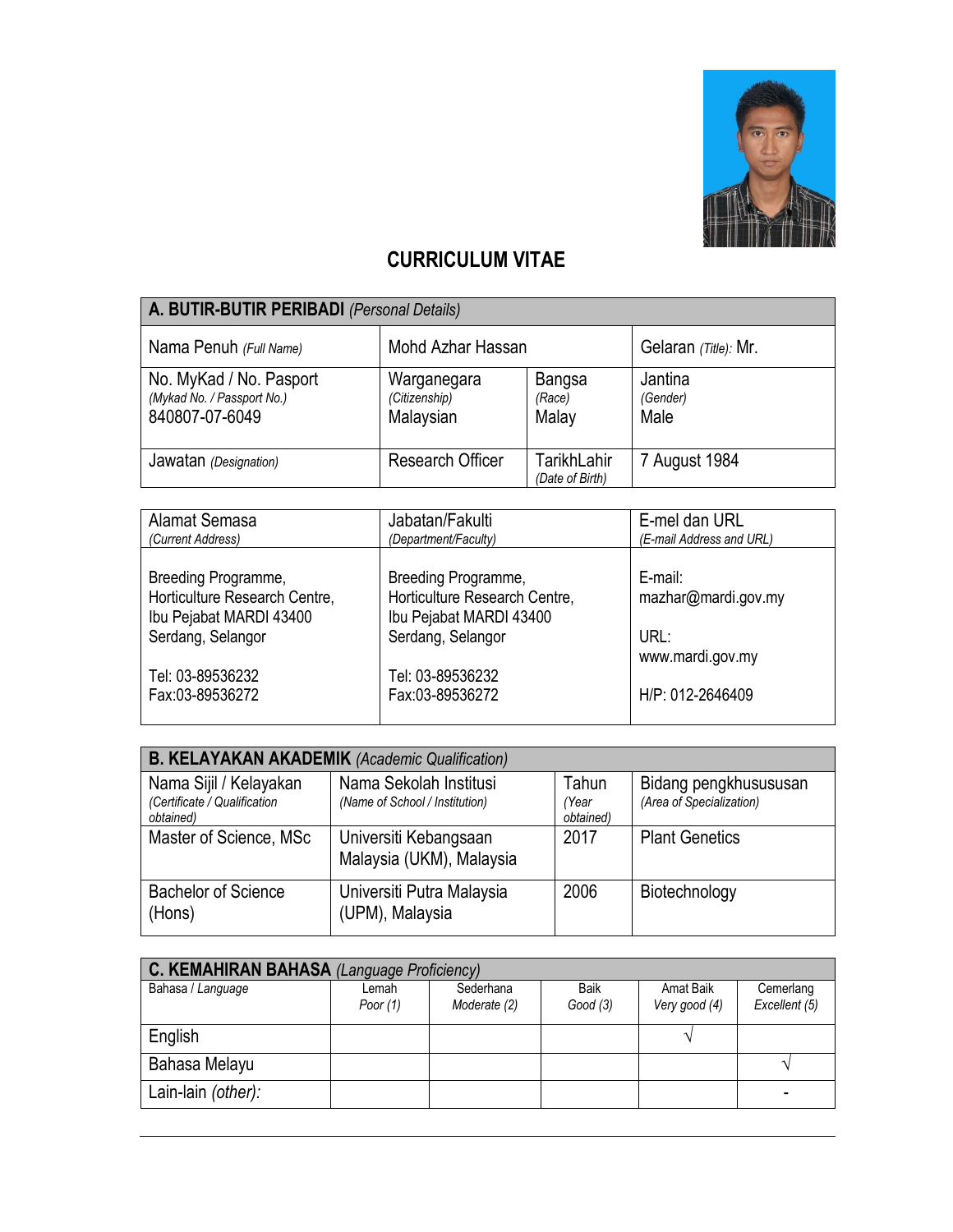| D. PEKERJAAN (Employment) |                        |                   |                 |                                        |  |  |
|---------------------------|------------------------|-------------------|-----------------|----------------------------------------|--|--|
| Organization              | Position               | <b>Start Date</b> | <b>End Date</b> | Expertise                              |  |  |
| <b>MARDI</b>              | Research<br>Officer    | December 2007     | To date         | Plant breeding<br>and genetics         |  |  |
| Akademi Sains Malaysia    | <b>Science Officer</b> | January 2007      | November 2007   | Secretariat and<br>event<br>management |  |  |
| Hexagon Green Sdn Bhd     | ab assistant           | <b>July 2006</b>  | December 2006   | Tissue culture                         |  |  |

| <b>E. ANUGERAH DAN HADIAH (Honours and Awards)</b>                                                                                                                                                                 |                        |           |      |  |
|--------------------------------------------------------------------------------------------------------------------------------------------------------------------------------------------------------------------|------------------------|-----------|------|--|
| Name of Awards                                                                                                                                                                                                     | <b>Award Authority</b> | I evel    | Year |  |
| Gold medal – Malaysia Technology Expo 2019 (A precision<br>soil injection system for plant disease control)                                                                                                        | <b>MARS</b>            | National  | 2019 |  |
| Silver medal - MARDI Science and Technology Exhibition<br>2018 (Evaluation and selection of papaya hybrid tolerant to<br>papaya dieback disease                                                                    | <b>MARDI</b>           | Institute | 2018 |  |
| Silver medal - MARDI Science and Technology Exhibition<br>2018 (Survival and Recovery Evaluation of Traditional Rice in<br>Submegence Environment)                                                                 | MARDI                  | Institute | 2018 |  |
| Silver medal - MARDI Science and Technology Exhibition<br>2018 (Performance of Abp57 Gene in F1 Lines from<br>Hybridization between Transgenic Donors with Commercial<br>Rice Variety MR284 for Drought Tolerance) | <b>MARDI</b>           | Institute | 2018 |  |
| Gold medal - MARDI Science and Technology Exhibition 2013<br>(Evaluation and selection of red blush mango progenies)                                                                                               | <b>MARDI</b>           | Institute | 2013 |  |
| Bronze medal - MARDI Science and Technology Exhibition<br>2013 (New sweet 'piping leaf' pineapple hybrid for fresh<br>consumption)                                                                                 | <b>MARDI</b>           | Institute | 2013 |  |

## **F. SENARAI PENERBITAN** *(List of publications)*

| Journal         | Hassan, M. A., Razak, M. A., Baharom, A. H., Sah, M. S. M., & Rahman, M. Z. A. (2018). Effects of<br>Plant Growth Regulators on Root Culture and Yeast Extract Elicitation on Metabolite Profiles of<br>Polygonum minus. Sains Malaysiana, 47(12), 3085-3094. |
|-----------------|---------------------------------------------------------------------------------------------------------------------------------------------------------------------------------------------------------------------------------------------------------------|
|                 | Hassan, M. A., Asrul, S. M., & Johari, S. (2013). Variation study on morphological characters among<br>Mangifera indica L.'Chok Anan'for development of superior mango clone. Acta Horticulturae, (1012),<br>305-313.                                         |
|                 | Hassan, M. A., Muhammad Afiq, T. A., Mariatulgabtiah, A. R., Mohd Musanif, G. and Adnan, A.<br>(2018). Promising new superior mango varieties for commercial planting and urban landscape.<br>Horticulture Technical Report 2017, 70-77.                      |
|                 | Hassan, M. A. and Sarip, J. (2007). Fruit assessment of 10 selected mango (Mangifera indica L.)<br>accessions. Horticulture Technical Report 2007, 21-25.                                                                                                     |
| Article in book | Hassan, M. A., Muhammad Shafie, M. S., Ghazalli, M. N. F. and Mariatulqabtiah, A. R. (2018).<br>Hakisan dan kerentanan genetik tanaman mangga: fenomena yang membimbangkan. In: Agromedia<br>Edisi Khas Buah-buahan 2018 (pp. 40-42).                         |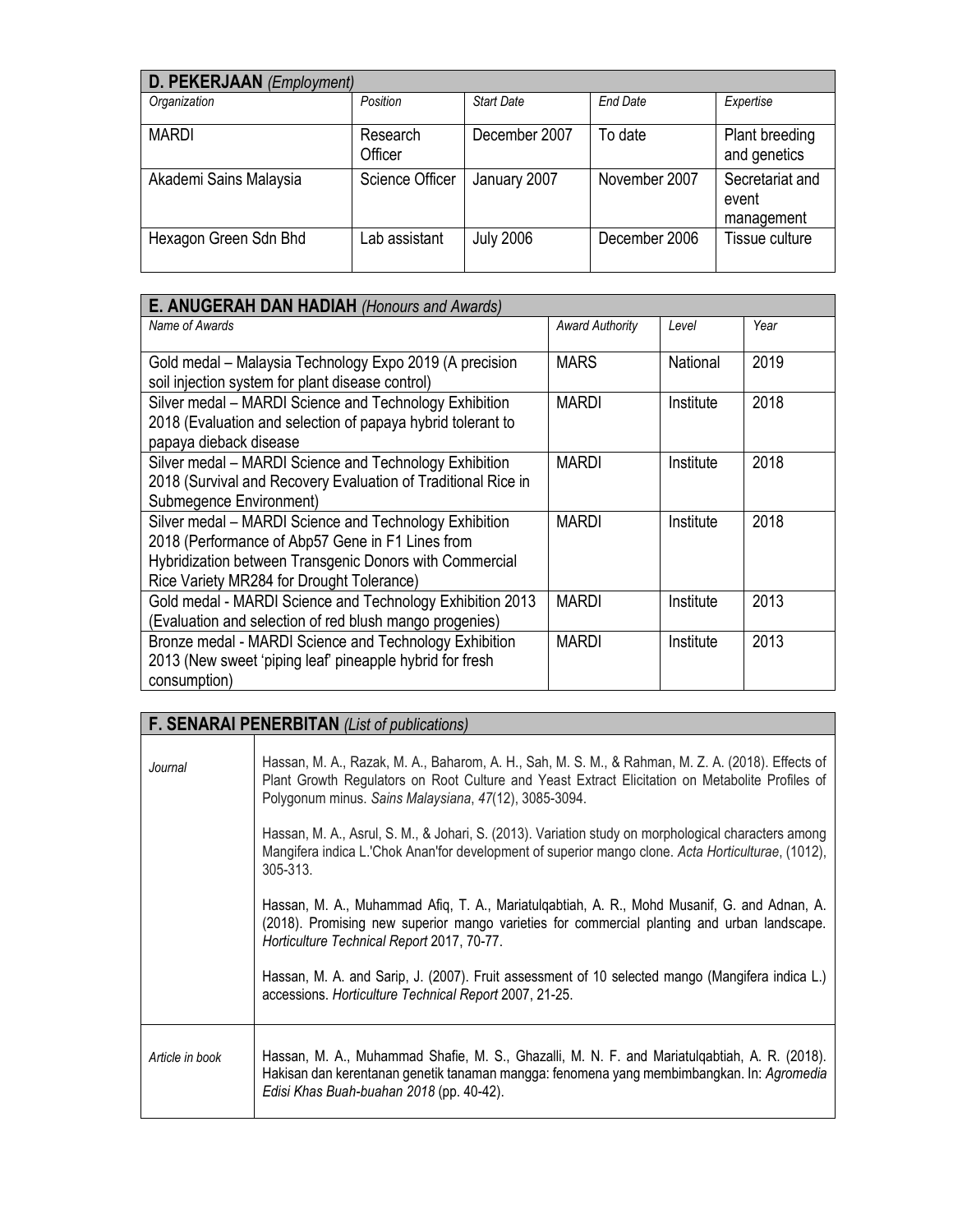|                                             | Hassan, M. A., Johari, S., Razali, M., Sanimah, S., Nur Azlin, R. and Nur Adliza, B. (2018).<br>Pembangunan industri betik Malaysia. In: Agromedia. Bil 48, 2018 (pp 26-27).                                                                                                                                                                              |
|---------------------------------------------|-----------------------------------------------------------------------------------------------------------------------------------------------------------------------------------------------------------------------------------------------------------------------------------------------------------------------------------------------------------|
| Full Article in<br>Conference<br>Proceeding | Hassan, M. A., Ahmad Hafiz, B., Muhammad Shafie, M. S. and Mohamad Zulkiffely, A. R. (2018).<br>Metabolite compounds profiling from elicitation of Polygonum minus huds. root culture via yeast<br>extract. In 3rd ASEAN Microbial Biotechnology Conference 2018, 24-26 April 2018, Kuching,<br>Sarawak.                                                  |
|                                             | Hassan, M. A., Ismanizan, I., Ahmad Hafiz, B., Muhammad Shafie, M. S. and Mohamad Zulkiffely, A.<br>R. (2018). Optimization of normal root culture production in kesum. In: 28th Malaysian Society of<br>Plant Physiology Conference, 28-30 Ogos 2018, Kota Bharu, Kelantan.                                                                              |
|                                             | Hassan, M. A., Johari, S., Nur Sulastri, J., Salehudin, M. R., Norsyuhaida, A. S., Mohd Asrul, S.,<br>Razali, M., Noor Faimah, G., Zulfa, R. and Noraisah, R. (2018). New papaya hybrid tolerant to papaya<br>dieback disease. In International Plant Breeding Conference 2018, 13-15 November 2018, Bangi,<br>Selangor.                                  |
|                                             | Hassan, M. A., Muhammad Afiq, T. A., Mohd Shahril Firdaus, A. R., Mohd Musanif, G. and Adnan,<br>A. 2017. Hibridisasi Mangga 'Harumanis' Melalui Kaedah Kacukan Silang Pendebungaan Terbuka.<br>In: Bengkel Harumanis 2017, 20-21 November 2017, Arau, Perlis.                                                                                            |
|                                             | Hassan, M. A., Hartinee, A., Mohd Asrul, S., Suhanna, A., Nor Hanis Aifaa, Y., Ahmad Hafiz, B.,<br>Musanif, G. and Adnan, A. 2015. Mangga Organik: Penyelidikan dan Pembangunan Teknologi<br>Pertanian Organik. In: Seminar Kebangsaan Pertanian Organik, 2-3 Jun 2015, Alor Setar, Kedah.                                                                |
|                                             | Hassan, M. A., Tengku Ab. Malik, T.M., Sarip, J., Nor Hanis Aifaa, Y. and Suhanna, A. (2014).<br>Development of reddish-skinned mango hybrid for home landscape. In: National Urban Horticulture<br>Conference 2014. 15-17 April 2014. Johor Bahru, Johor.                                                                                                |
|                                             | Hassan, M. A., Nor Hanis Aifaa, Y., Sarip, J., Mohd Asrul, S. and Ahmad Hafiz, B. (2014).<br>Physiochemical evaluation of mango accessions in MARDI Sintok, Kedah, Malaysia. In: 2nd<br>International Plant Breeding Seminar. 14-15 October 2014. Serdang, Selangor.                                                                                      |
|                                             | Hassan, M. A., Sarip, J., Nor Hanis Aifaa, Y. and Suhanna, A. (2013). Evaluation and selection of red<br>blush mango progenies. In: 10th Malaysia Genetics Congress. 3-5 Disember 2013. Putrajaya,<br>Selangor.                                                                                                                                           |
|                                             | Hassan, M. A., Sarip, J., Nor Hanis Aifaa, Y., Suhanna, A., Khairun Hisam, N. and Mohd Asrul, S.<br>(2013). Mango hybridization program in Northern Region of Malaysia: Results and achievements. In:<br>International Conference on Crop Improvement 2013. 25-26 November 2013. Bangi, Selangor.                                                         |
|                                             | Hassan, M. A., Ahmad Hafiz, B., Mohd Asrul, S. and Hartinee, A. (2012). Evaluation, identification<br>and selection of promising Chok Anan mango variants at Pendang, Kedah, Malaysia. In: Malaysia<br>International Biological Symposium, 11-12 July 2012, Selangor.                                                                                     |
|                                             | Hassan, M. A. and Mohd Asrul, S. (2012). Screening of Chok Anan mango resistant against<br>anthracnose. In: Plant Breeding Seminar: Advances in Plant Improvement, 3-5 July 2012, Selangor.                                                                                                                                                               |
|                                             | Hassan, M. A. (2011). Mango germplasm evaluation in MARDI Bukit Tangga, Kedah. In: Taxonomist<br>and Ecologist Conference 2011, 19-20 April 2011, Sarawak.<br>Hassan, M. A. and Ithnin, B. (2009). Hybridization of Chok Anan with Strawberry mango clones by<br>hand pollination technique. In: 8th Malaysia Genetics Congress, 4-6 August 2009, Pahang. |
| Other publications                          | Hassan, M. A., Johari, S., Nur Sulastri, J., Salehudin, M. R., Norsyuhaida, A. S., Mohd Asrul, S.,<br>Razali, M., Noor Faimah, G., Zulfa, R. and Noraisah, R. (2018). Evaluation and selection of papaya<br>hybrid tolerant to papaya dieback disease. In MARDI Science and Technology Exhibition 2018, 8-10<br>Oktober 2018, MITC, Melaka (pp. 38-39).   |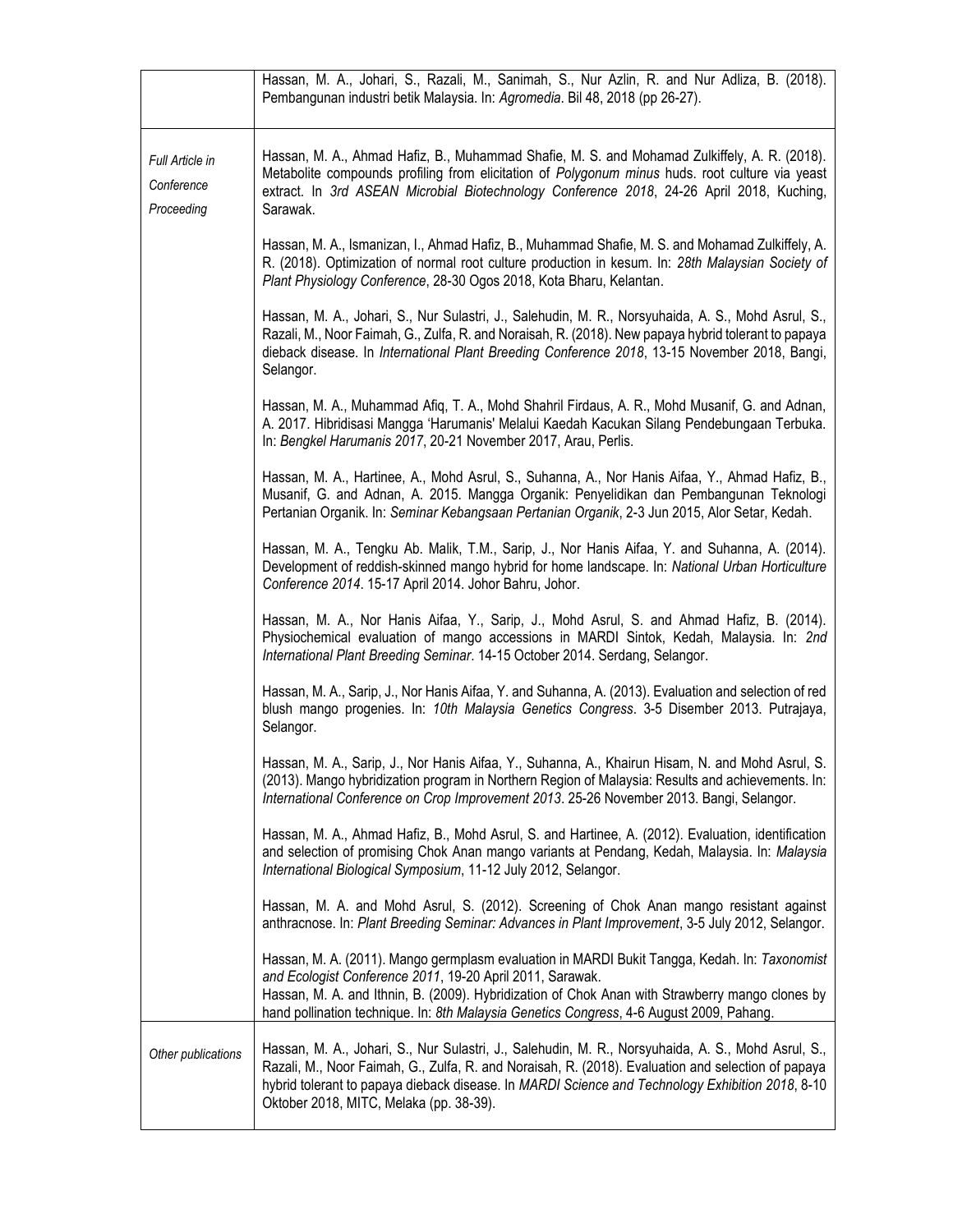Muhammad Shafie, M. S., Mohd Ikmal, A., Noraziyah, A. A. S., Hassan, M. A., Ahmad Hafiz, B. And Mohamad Zulkiffely, A. R. (2018). Survival and Recovery Evaluation of Traditional Rice in Submegence Environment. In *MARDI Science and Technology Exhibition 2018*, 8-10 Oktober 2018, MITC, Melaka (pp. 153-154).

Ahmad Hafiz, B., Lay-Wen, T., Zamri, Z., Noraziyah, A. A. S., Hassan, M. A., Muhammad Shafie, M. S. and Mohamad Zulkiffely, A. R. (2018). Performance of Abp57 Gene in F1 Lines from Hybridization between Transgenic Donors with Commercial Rice Variety MR284 for Drought Tolerance. In *MARDI Science and Technology Exhibition 2018*, 8-10 Oktober 2018, MITC, Melaka (pp. 115-116).

|                               | <b>G. PROJEK PENYELIDIKAN (Research Project)</b>                                                                                                                                                   |                   |                          |                   |               |
|-------------------------------|----------------------------------------------------------------------------------------------------------------------------------------------------------------------------------------------------|-------------------|--------------------------|-------------------|---------------|
| Project No.                   | Project Title                                                                                                                                                                                      | Role              | Year/ Amount             | Source of<br>fund | <b>Status</b> |
| 2100300405<br>0001-2019-<br>А | Kajian membangun varieti baharu<br>rintang penyakit, berhasil tinggi dan<br>berkualiti untuk pasaran tempatan dan<br>eksport melalui pendekatan<br>konvensional                                    | Project<br>leader | 2019-2020<br>/RM1.15 mil | <b>MOA</b>        | On-going      |
| 2100300405<br>0001-2019-<br>B | Kajian omiks dan kefungsian gen untuk<br>penambahbaikan varieti dan<br>pengawalan penyakit kritikal buah<br>premium terpilih                                                                       | Researcher        | 2019-2020<br>/RM800,000  | <b>MOA</b>        | On-going      |
| 2100300404<br>0001-2019-<br>Β | Sistem Tanaman Pertanian Bandar<br>untuk Perkebunan Rumah dan<br>Komuniti                                                                                                                          | Researcher        | 2019-2020<br>/RM200,000  | <b>MOA</b>        | On-going      |
| 2100300402<br>0001-2019-<br>В | Pembangunan Sistem Pengeluaran<br>Buah-buahan Terpilih bagi Menangani<br>Perubahan Cuaca                                                                                                           | Researcher        | 2019-2020<br>/RM271,600  | <b>MOA</b>        | On-going      |
| 2100300405<br>0001-2018-<br>В | Kajian membangun varieti baharu<br>rintang penyakit, berhasil tinggi dan<br>berkualiti untuk pasaran tempatan dan<br>eksport melalui pendekatan<br>konvensional dan bioteknologi                   | Project<br>Leader | 2018<br>/RM1.1 mil       | <b>MOA</b>        | Completed     |
| 2100300405<br>0001-2018-<br>С | Kajian Kefungsian Gen Dan<br>Kejuruteraan Genetik Untuk<br>Penambahbaikan Varieti Dan<br>Pengawalan Penyakit Mati Rosot Betik                                                                      | Researcher        | 2018<br>/RM450,000       | <b>MOA</b>        | Completed     |
| 2100300405<br>0001-2017-<br>D | Peningkatan hasil dan kualiti mangga<br>manggis dan durian                                                                                                                                         | Researcher        | 2017<br>/RM1 mil         | <b>MOA</b>        | Completed     |
| 2100300405<br>0001-B          | Kajian membangun varieti baharu<br>rintang penyakit, berkualiti menarik<br>untuk pasaran tempatan dan eksport<br>melalui pendekatan konvensional,<br>penanda molekular dan kejuruteraan<br>genetik | Researcher        | 2016<br>/RM1.2 mil       | <b>MOA</b>        | Completed     |
| 2100300134<br>0001-A          | Evaluation and selection of new<br>rambutan, mango and pomelo clones<br>for high yield and good quality                                                                                            | Project<br>leader | 2013-2015<br>/RM538,000  | <b>MOA</b>        | Completed     |
| 06-03-08-<br>SF0376           | Genotype x Environmental evaluation<br>of new pineapple hybrids                                                                                                                                    | Researcher        | 2012-2014<br>/RM 99,820  | <b>MOSTI</b>      | Completed     |
| 06-03-08-<br>SF0294           | Evaluation and selection of high yield,<br>dwarf and good quality mango from<br>open-pollinated population                                                                                         | Project<br>Leader | 2011-2013<br>/RM48,200   | <b>MOSTI</b>      | Completed     |
| JP-RH 0209                    | Evaluation of Chokanan variants from<br>farmer's field                                                                                                                                             | Project<br>Leader | 2009-2010<br>/RM10,000   | <b>MARDI</b>      | Completed     |

## **H. PERUNDINGAN DAN KEPAKARAN**